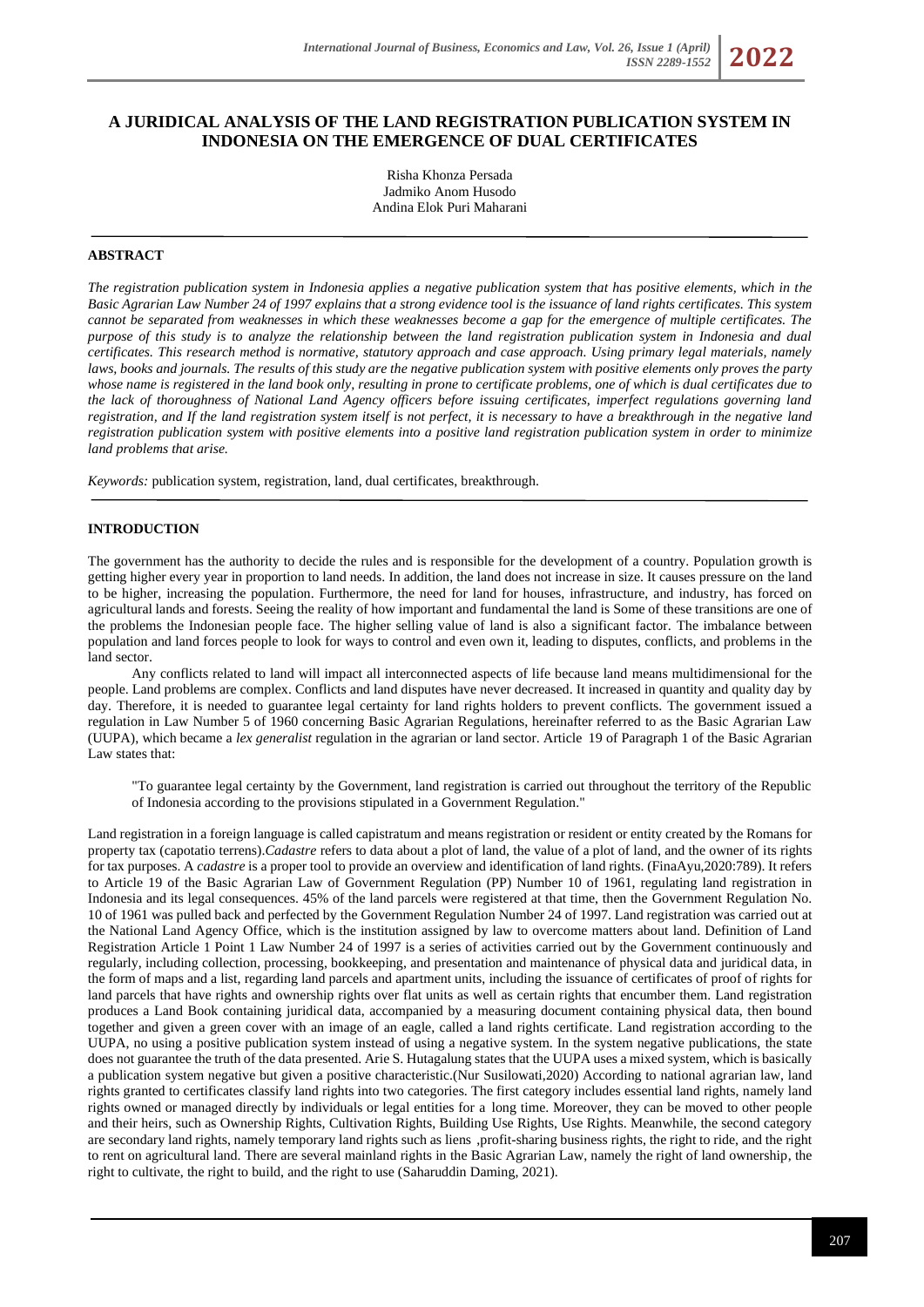

The land registration system in Indonesian uses a system that adheres to a negative publication system but has a positive element, meaning that the land certificate is not an absolute truth. It cannot be contested anymore (*indivisible title*). From this we can conclude that the land is still the property of the certificate holder unless another party can prove it in another way. This system still causes many land disputes, especially on certificates. Several disputes occurred on land certificates, namely, fake certificates, fake original certificates, and multiple certificates. However, what often happens is the discovery of Dual certificates. Overlapping certificates or a plot of land have two different owners. It is due to the different data. It is also possible because the registration map has not been unravelled, and the data is lacking. The absence of a parcel map on the registered land causes changes in land boundaries. It results in land overlapping in part and/or the entire plot of land (Perdana, 2018). Certificate disputes usually arise because the land registration system is imperfect, even far from perfect, it can also be caused by the inaccuracy of the authorities in identifying before issuing certificates.

Based on the explanation above, the authors took the title "Juridical Analysis of the Land Registration Publication System in Indonesia on the Emergence of Dual Certificates".

## **RESEARCH PROBLEM**

What is the relationship between the Negative Publication System with Positive elements and dual certificates?

## **RESEARCH METHOD**

The method used in this writing was literature, so it was called normative law writing (doctrinal). Thus, the analysis and study of secondary data were obtained from writings and theories of more expert opinions, so there was no need to develop hypotheses (Silalahi, 2012). The nature of this legal writing was prescriptive. This paper analyzed problems with legal norms that were applied. This research used *statutory*, and *case approaches*. Primary legal materials consisted of laws and secondary legal materials, such as journals and books.

### **RESULTH AND DISCUSSION**

#### **The Relationship between the Positive Publication System and Dual Certificates**

The negative publication system is that everything written in the land certificate is considered authentic until evidence of a situation that is otherwise (not true) is found in court. There is a principle in this negative system, namely the n*nemo plus juris*  principle in the transfer of land rights, to protect the actual holding of land rights from the actions of others who want to transfer their rights without the original owner's knowledge.(Prakoso, 2021), the main characteristic of this negative system is that the land registration does not claim that the names in the land book cannot be disputed if the registered name is not the actual owner's name. The authorized official has no right to check whose name the registration of rights is. Land registration officials registering rights in public registers on behalf of the applicant do not need to conduct a preliminary investigation of the applicant. It can run quickly and efficiently to register the rights' transfer in the opposing system (Surawirawan, 2016). This explanation means that a land certificate cannot be interpreted as a strong guarantee for someone as the owner of a piece of land. Supreme Court Decision of the Republicof Indonesian Number: 459/Sip/1975 dated 18 September 1975, has determined that:

"Given the negative system regarding land registers or registrations in force in Indonesia, registering a someone's name in the register does not mean that they are the absolute owner of the land, let alone that other parties can prove its invalidity" (Sri, 2007).

The weakness of this negative publication system is that a lawsuit may occur from other parties who feel they own the land. This weakness can be overcome with an *acquisitive verjaring* or *adverse possession* institution (in the Civil Code principle). However, these institutions cannot function because the land law adheres to the basis of customary law. Customary law is known as the *rechtsverwerking* institution. If someone intentionally or not abandons land for a long time, then the land is taken over by another party, who acquires it in good faith, his rights will be lost (Harvini Wulansari, 2021). There are also advantages of this system: there is protection for the actual right holder, and an examination of the history of the land before the certificate is issued.

Indonesia adheres to a negative publication system with positive elements, but the regulations in Indonesia do not provide details regarding the applicable land registration publication system. Provisions in the Basic Agrarian Law and Government Regulation No.24 of 1997 explain that land registration is a vital evidence tool, namely the issuance of land rights certificates. The certificate of land rights is only substantial evidence. It is not absolute or perfect proof, as long as the information in the certificate is considered correct, as longas there is no evidence to prove otherwise. The meaning of the negative publication system has a positive element in the provisions of Article 32 paragraph (2) Government Regulation No. 24 of 1997 that:

*"In the event that a land certificate has been legally issued in the name of a person or legal entity that obtains the land in good faith and has real control over it, the other party who feels that the right to the land can no longer demand the exercise of rights 5 (five) years since the issuance of the certificate does not file an objection in writing to the certificate holder and the Head of the relevant Land Office or does not file a claim to the Court regarding land ownership or issuance of the certificate."*

In fact, there were weaknesses in the land registration publication system, which referred to Law Number 5 of 1960. The weaknesses included 1) not all levels of society could register land; 2) the socio-cultural community has not fully realized the importance of land registration, as evidenced by the large number of land parcels that had not been recognized; 3) due to the error of the registrar; 4) the measurement process was still not practical, and  $\bar{5}$ ) village registers still became an obstacle in the land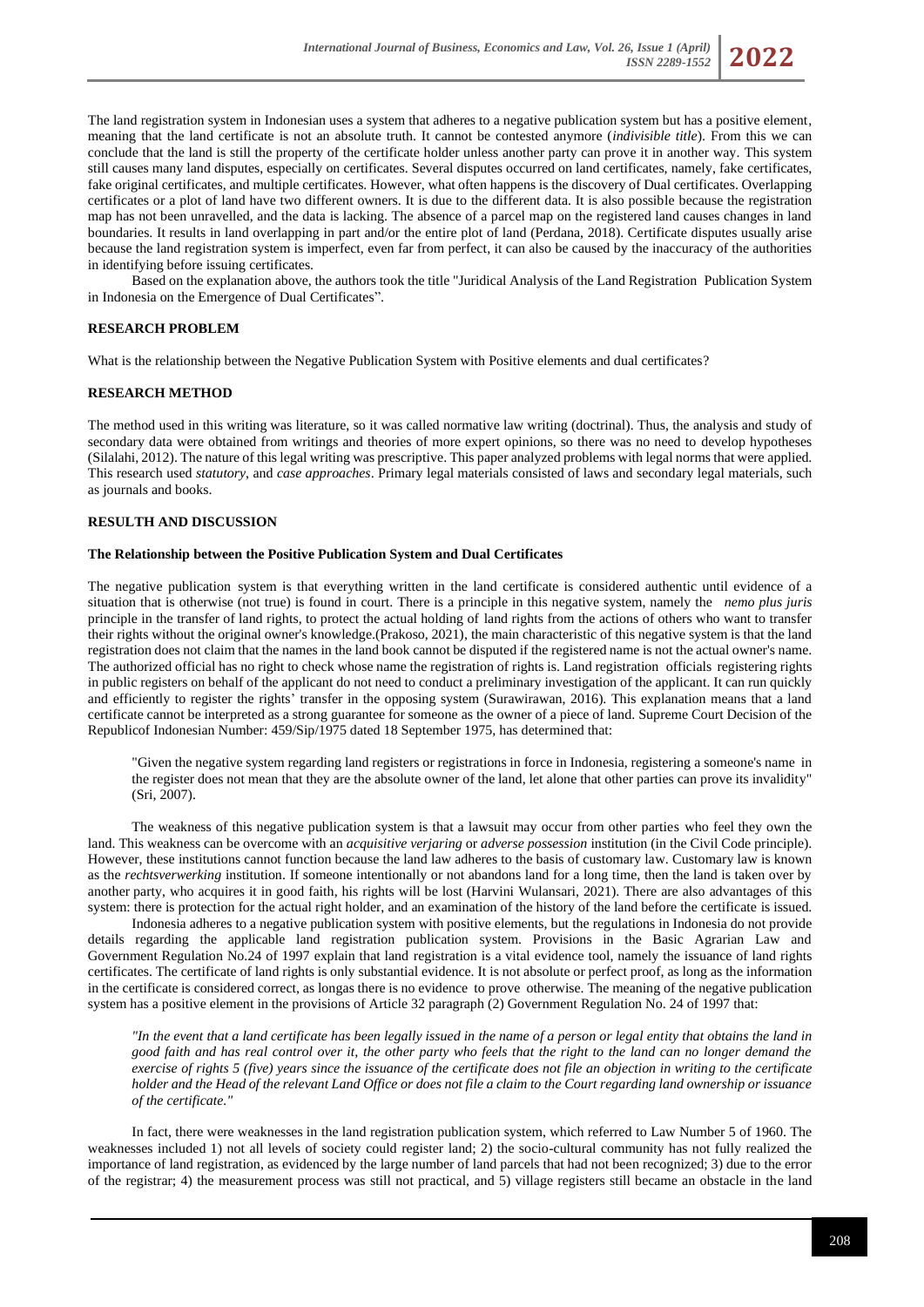

registration system. These weaknesses caused problems in land affairs, especially in the case of certificates. One of them was dual certificates. Dual certificates mean that one plot of land has two owners with different names due to partial or complete overlap of other people's rights. It should be noted that the dual certificates are equally legal because they were issued by the National Land Agency (BPN) according to land registration rules (Herdarezki, 2021). The emergence of this dual certificate was due to some carelessness of the landowner himself, who did not use his land optimally. When taking measurements, the applicants indicated that the location of the land and land boundaries did not match the area and the intention of the person concerned to register the certificate again.

There were also some errors from the National Land Agency due to a weak database or lack of thoroughness of Land Office officials before issuing land certificates. There was no land registration map. Legal certainty in this system means that the publication of hostile land is prone to errors due to the lack of the principle of prudence, the principle of accountability, the principle of transparency, and the principle of accuracy. Various problems with multiple certificates showed that the land registration mechanism lacks accuracy and prudence, so there was a potential for conflict related to land certificates. The principle of accuracy and thoroughness are essential to initiate a safe land registration process. Thus, land registration and publication of the registration of land rights must always accommodate these principles. Land registration needs to be carried out carefully so that the results can produce legal certainty guarantees. Meanwhile, the accountability and transparency principles ensure that the land registration mechanism complies with the applicable laws. The variety of problems with dual certificates that arise from the entire land registration process with negative publications, as is currently the case, has become one of the factors that indicate the importance of the need for breakthroughs to realize legal certainty in land registration and perhaps the need for changes to the land registration system with positive elements. Worse is the reality inworld of practice, that there are several Supreme Court decisions that grant claims against land certificates that are more than 5 (five) years old. This means that the waiting period threshold of 5 (five) years as regulated in Government Regulation Number 24 of 1997 concerning Land Registration has also not been effective in locking land certificates that have exceeded the 5 (five) year period so that a lawsuit cannot be filed against it at all, although it has been regulated again in Article 64 paragraph(2) of Government Regulation Number 18 of 2021 that claims against land certificates that are more than 5 (five) years can only be carried out on certificates with administrative defects. In addition, not a few certificates were cancelled due to the multiple certificates being sued. Therefore, from these problems, the implementation of land registration must be re-conceptualized so that it has legal certainty.

In the event of negligence, per the positive publication system, the state becomes the primary administrator and the only mandatory land registration by providing solutions or compensation. Thus, legal certainty over land can be obtained by using the opportunity to sue as the last alternative so that no one else takes advantage of it.

# **CONCLUSION**

Indonesian adheres to a negative publication system with positive elements, but the regulations in Indonesia have not provided details regarding the applicable land registration publication system. Provisions in the Basic Agrarian Law and Governmentt Regulation No 24 of 1997 only briefly describe land registration, including solid evidence, namely the provision of a letter of proof of landrights. Certificates of land rights is only a strong proof and is not absolute or perfect proof because the information in the certificate is considered correct as long as no evidence proves otherwise. The meaning of the negative publication system with positive elements was contained in the provisions of Articlee 32 Paragraph (2) Government Regulation No 24 of 1997. These weaknesses have resulted in the emergence of problems inland, especially in the case of certificates, including dual certificates. Dual certificates mean that one plot of land has two owners with different names due to partial or complete overlap of other people's rights. It is due to the lack of compatibility between regulations and the applicable land registration system. Therefore, with the interrelatedness between the weaknesses of the registration publication system as the leading cause of dual certificates, a breakthrough was needed to realize legal certainty in land registration, and perhaps a change in the land registration system with positive elements is needed. Under the positive publication system, the state becomes the primary administrator and the only mandatory land registration by providing solutions or compensation in the event of negligence.

# **REFERENCES**

#### **Book**

Silalahi, Uber. 2012. *Metode Penelitian Sosial.* Bandung: Refika Aditama.P 114

#### **Journal**

- Daming, Saharuddin, et. al. (2021). Jurnal Yustisi Vol. 8 No. 2, 65 *Tinjauan Hukum Administrasi Negara Terhadap Pendaftaran Tanah Atas Hak Milik Adat Sekitar Garis Sempadan Situ*. Bogor: Universitas Idn Khaldun.P 71
- Herdarezki, Nadila Maysila.(2021). *Jurnal Pertanahan Vol. 2 No. 2 November ,Sistem Publikasi Tanah Positif (Terobosan Mewujudkan Kepastian Hukum Dalam Pendaftaran Tanah)*.Makasar: Land Office.
	- *Pemberlakukan Sistem Pendaftaran Tanah Publikasi Positif dan Aspek Kepastian Hukum Pemegang Hak Atas Tanah.*Bandung:UNPAD.P 56
- Perdana, Septivany Christa.(2018).*Jurnal Legal Reasoning Vol 1 nomor 1 Desember, Sertipikat Ganda sebagai Proyek Pembangunan Rumah SusunTanah Sebagai Hak Milik*.Jember:UNEJ,Hlm 40
- Prakoso, Bhim. (2021). *Jurnal of private and economic law, Pendaftaran Tanah Sistematis Lengkap Sebagai Dasar Perubahan Sistem Publikasi Pendaftaran Tanah.* Jember: UNEJ. p. 7
- Safitri, Fina Ayu.(2020). Jurnal notaries Vol. 13 No. 2.*Akibat Hukum Penggunaan Sistem Publikasi Negatif Berunsur Positif dalam Pendaftaran Tanah Di Kota Semarang*. Semarang: UNDIP.

*Sertipikat Ganda sebagai Proyek Pembangunan Rumah SusunTanah Sebagai Hak Milik*. Jember: UNEJ, p. 40